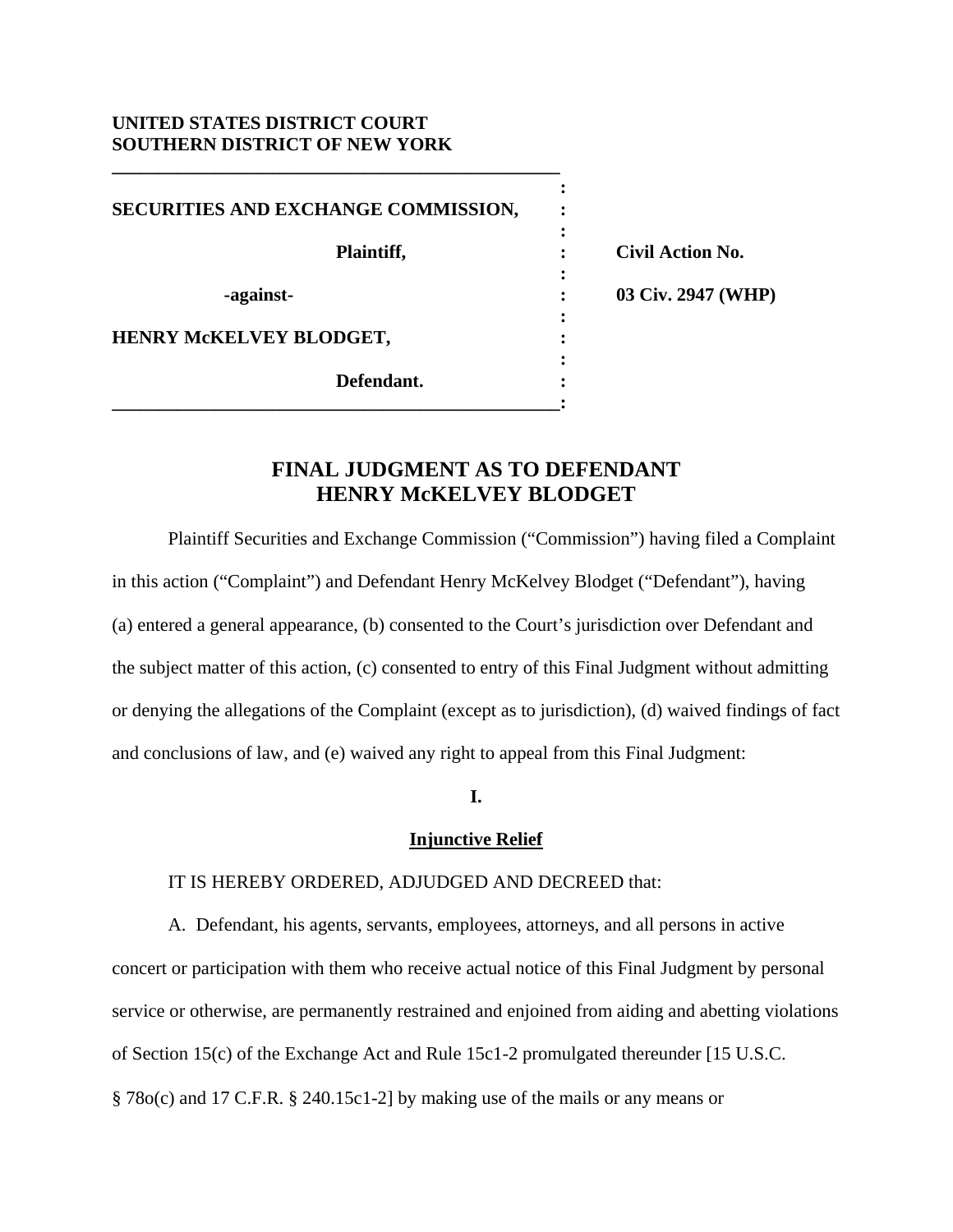instrumentality of interstate commerce to effect any transaction in, or to induce or attempt to induce the purchase or sale of, any security by means of any act, practice, or course of business which operates or would operate as a fraud or deceit upon any person.

B. Defendant, his agents, servants, employees, attorneys, and all persons in active concert or participation with them who receive actual notice of this Final Judgment by personal service or otherwise, are permanently restrained and enjoined from violating Rule 2110 of the Conduct Rules of NASD Inc. ("NASD") and Rules 401 and 476 of the New York Stock Exchange, Inc. ("NYSE"), by publishing research reports that are contrary to his beliefs and fail to disclose that fact, do not provide a sound basis for evaluating facts, are not properly balanced, and/or contain exaggerated or unwarranted claims and/or opinions for which there is no reasonable basis.

C. Defendant, his agents, servants, employees, attorneys, and all persons in active concert or participation with them who receive actual notice of this Final Judgment by personal service or otherwise, are permanently restrained and enjoined from violating NASD Rule 2210 and NYSE Rule 472 by issuing communications to the public that are contrary to his beliefs and fail to disclose that fact, do not provide a sound basis for evaluating facts, are not properly balanced, and/or contain exaggerated or unwarranted claims and/or opinions for which there is no reasonable basis.

## **II.**

### **Monetary Sanctions**

## IT IS FURTHER ORDERED, ADJUDGED AND DECREED that:

A. As a result of the violations alleged in the Complaint, Defendant shall pay a total amount of \$4,000,000. This amount includes:

- 2 -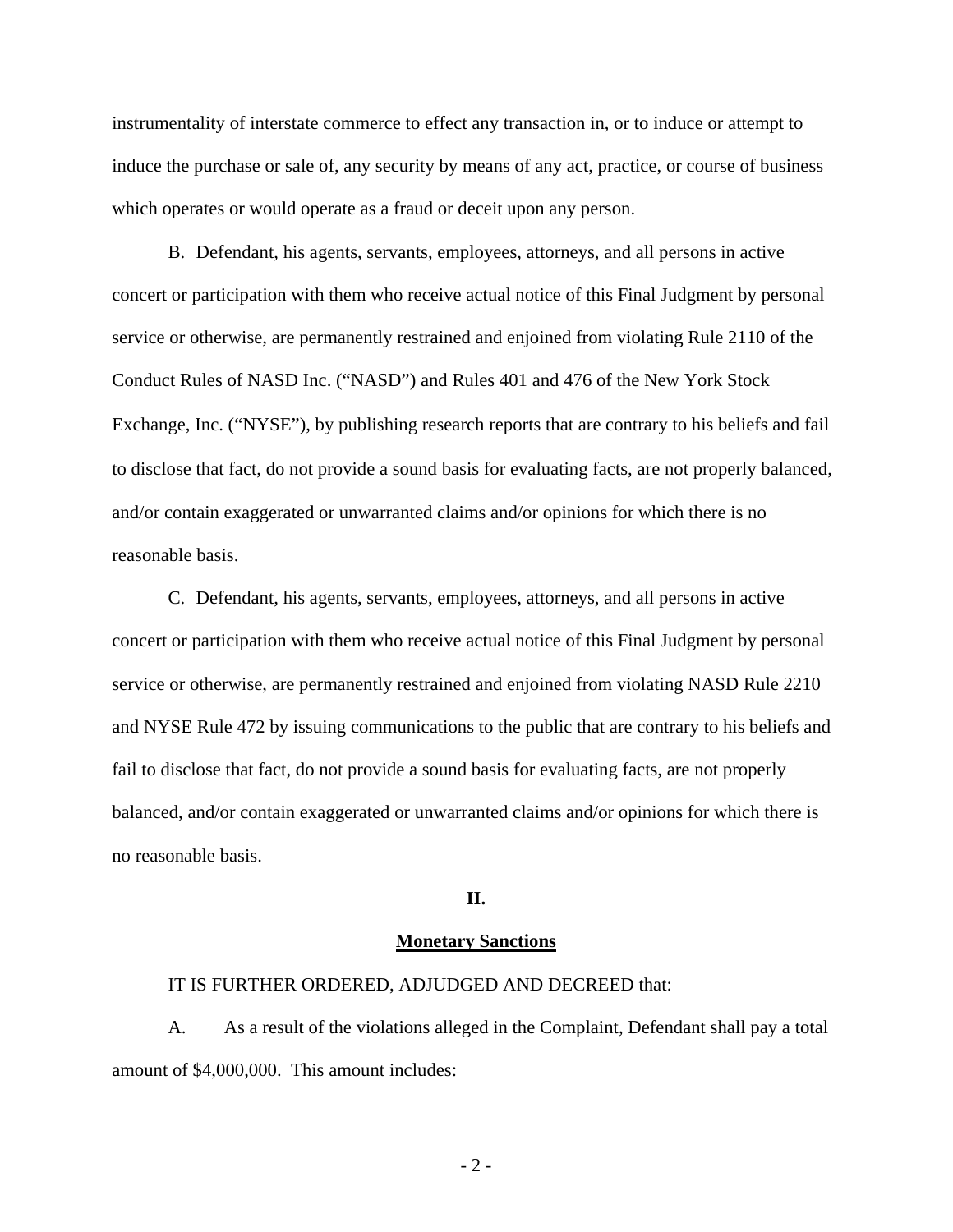- 1. \$2,000,000, as a penalty; and
- 2. \$2,000,000, as disgorgement.

B. Defendant shall pay \$4,000,000 by wire transfer within 30 business days of the entry of this Final Judgment into an interest bearing account with the Federal Reserve Bank of New York ("FRB-NY"), to be designated the "Henry McKelvey Blodget Distribution Fund Account," in accordance with instructions to be provided to Defendant by the FRB-NY and authorized or ordered by the Court. Defendant shall simultaneously transmit proof of its payment to the Court, the Clerk of the Court, and the Commission's counsel in this action. By making this payment, Defendant relinquishes all legal and equitable right, title, and interest in such funds, and no part of the funds shall be returned to Defendant. These funds, together with any interest and income earned thereon (collectively, the "Distribution Fund"), shall be held by the FRB-NY until further order of the Court. In the event that any portion of the penalty described in Section II.A.1 above is remitted for deposit into the Distribution Fund, such penalty amount shall be added to the Distribution Fund and distributed pursuant to the Fair Funds provisions in Section 308 of the Sarbanes-Oxley Act of 2002 and any further order of the Court; provided, however, that the full penalty amount and such portion shall still be considered a penalty for tax and any other purposes. Pending further order of the Court, in accordance with the letter dated August 26, 2003 from the Director of the Administrative Office of the United States Courts to the Commission's counsel in connection with this action, the court registry fund fee pursuant to 28 U.S.C. § 1914 for the Distribution Fund shall be four (4) percent of the income earned on the Distribution Fund. The Distribution Fund shall be managed in accordance with the terms of, and shall be distributed pursuant to, this Final Judgment and any further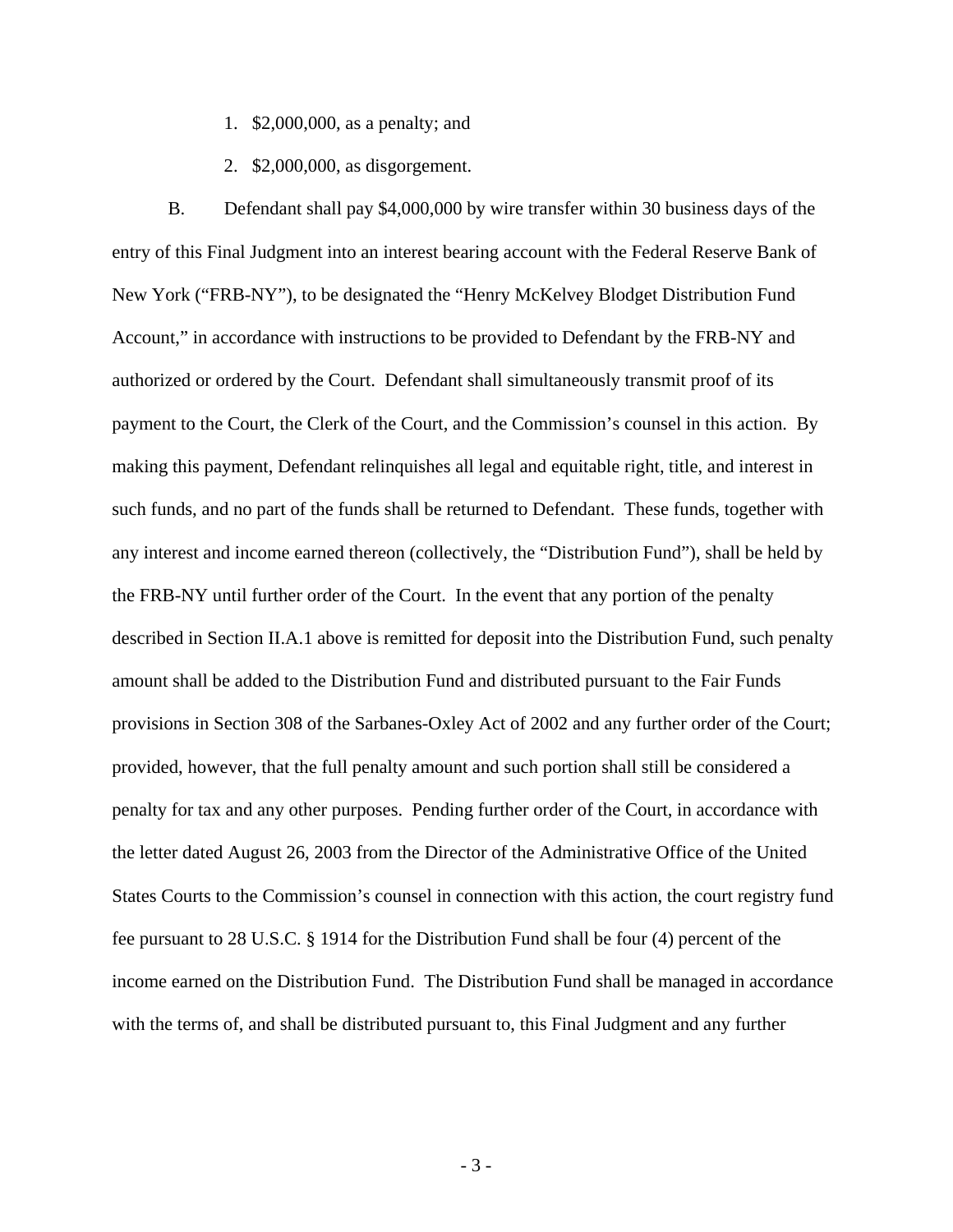applicable orders of the Court. The plaintiff shall propose to the Court for its approval a plan for the disposition of the monies in the Distribution Fund.

## **III.**

#### **Standing**

IT IS FURTHER ORDERED, ADJUDGED AND DECREED that, notwithstanding any rule or provision of law, nothing herein shall be deemed to confer standing or right of intervention upon any persons other than the Commission or the Defendant.

#### **IV.**

#### **Record Retention and Non-Destruction Requirement**

IT IS FURTHER ORDERED, ADJUDGED AND DECREED that, for a period of five years from the effective date of this Final Judgment or such shorter or longer period as the Court may order, Defendant, and his agents, affiliates, servants, employees, attorneys, and those persons in active concert or participation with them, and each of them, are hereby enjoined from destroying, mutilating, concealing, altering, or disposing of: (a) any research distributed by Defendant or Merrill Lynch Pierce, Fenner & Smith Incorporated ("Merrill Lynch") during the relevant period identified in the Complaint; (b) documents sufficient to identify all customers who bought or sold equity securities of the issuers as to which Defendant issued research during the relevant period identified in the Complaint (the "Transactions"), including but not limited to documents sufficient to identify the dates, amounts, and prices of the Transactions; (c) documents sufficient to identify which customers received which research distributed by Defendant during the relevant period identified in the Complaint; (d) order entry information sufficient to identify whether the Transactions were solicited by Defendant or Merrill Lynch; (e) documents sufficient to identify the publicly-traded companies for which Merrill Lynch sought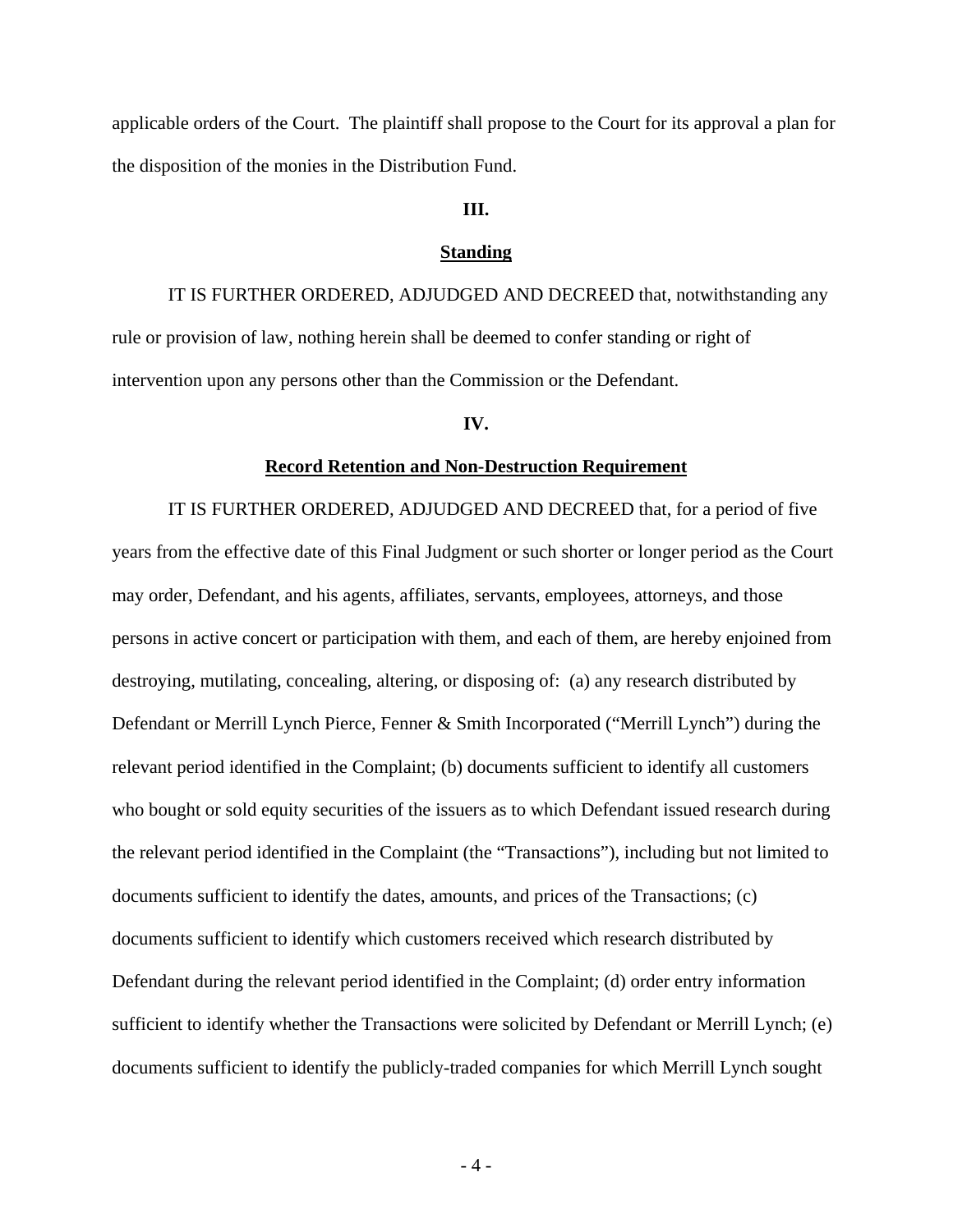to provide, was engaged to provide, or did provide investment banking services during the relevant period identified in the Complaint; and (f) any and all written (including electronic) communication, including communications to and from customers and intra-firm communications, relating to Merrill Lynch's investment banking and equity research operations during the relevant period identified in the Complaint; *provided*, *however*, that Defendant need not retain duplicate identical copies of public documents filed with the Commission or any other regulatory authority.

**V.** 

### **Defendant's Consent Incorporated by Reference**

IT IS FURTHER ORDERED, ADJUDGED AND DECREED that Defendant's Consent previously filed in this action is incorporated herein with the same force and effect as if fully set forth herein, and Defendant shall comply with all of the undertakings and agreements set forth therein.

## **VI.**

### **Court to Retain Jurisdiction**

IT IS FURTHER ORDERED, ADJUDGED AND DECREED that this Court shall retain jurisdiction of this matter for the purposes of enforcing the terms of this Final Judgment.